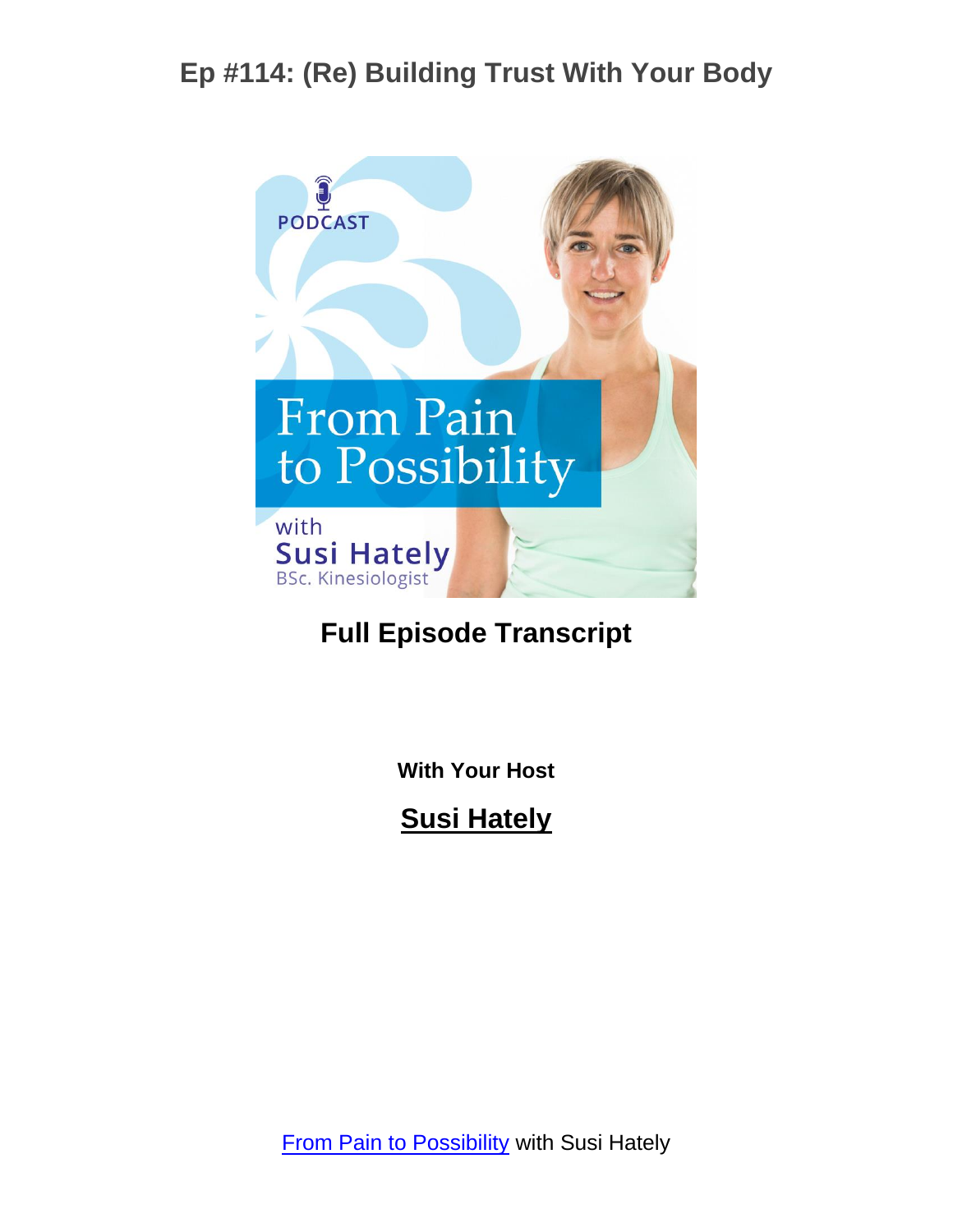**Male Announcer:** You're listening to *From Pain to Possibility* with Susi Hately. You will hear Susi's best ideas on how to reduce or even eradicate your pain and learn how to listen to your body when it whispers so you don't have to hear it scream. And now here's your host, Susi Hately.

Welcome, and welcome back. With this episode I want to dig into this idea of building and rebuilding trust with our bodies, and having less fight with our bodies, of bringing bodies back on board so to speak. A lot of people when they come to see me and work with their persistent levels of pain and to reduce symptoms there is often in the background, and sometimes in the foreground, a real distrust with their body.

There is an annoyance and an irritation. A worry, or a concern about what their body is doing or not doing. And they're upset that their body is not getting on board. I mean, why can't their body just get on with it and get better already? So with this episode I want to address some of my thoughts and opinions and some of my bias around supporting the body.

And if as you listen to this you're hearing a lot of resonance, then you're going to want to inquire about the Healing And Revealing Human Potential group teaching and coaching program that I run. Because we take these concepts and go deeper into them and really experience them and apply them. And you can read more about that at functionalsynergy.com/synergy.

So how do we build that trust with our body? And in some cases, to answer the question that some people will have is how do we get the body back on board? And in one bumper sticker, we don't have to get the body back on board. Because the first step in this process is to realize that your body is already on board.

It's giving you, right now it's giving you all the information that you need. It's just that you're having some trouble understanding what the information is and how to use it. And it makes sense that you're not understanding what the information or how to use it, because for decades we have not been paying attention to our body. We have not been valuing our body.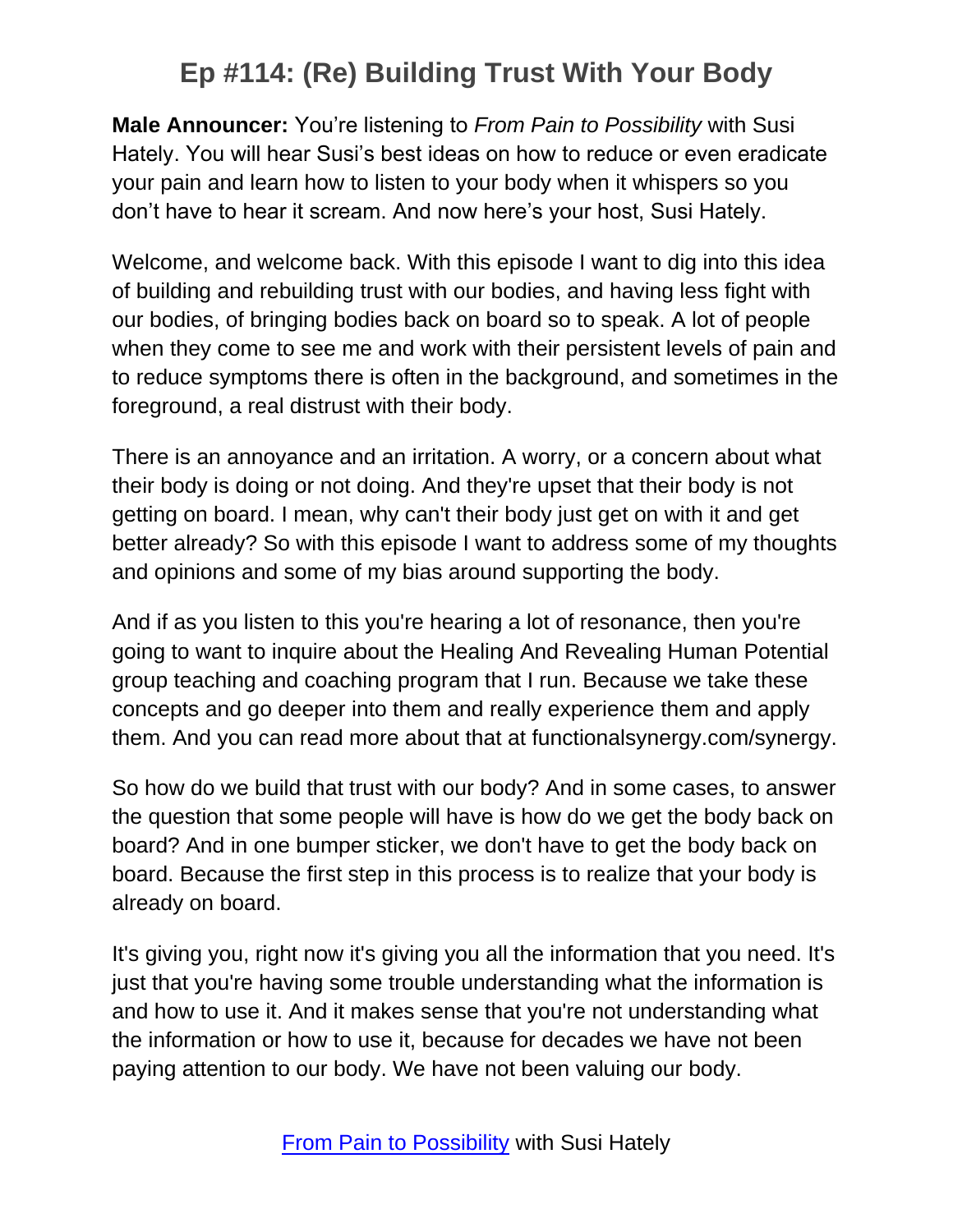In fact, we honor cognitive processing well over our body intelligence and have been doing so for decades upon decades. I remember when provinces in Canada started to phase out physical education, considering it to not to be as important. Reducing recess time so more time could be spent learning, I put that in air quotes. So we've, for a long time honored our brain function over our body intelligence.

There's also another piece that I think all of us at some level went through. Maybe all is too big of a word so I'll express it more from a perspective that I recall and that I remember very, very distinctly. And when I share this story with my clients and with my trainees there is always a knowing nod from a good portion of them. So as I share the story, consider it for yourself.

I remember as a young child this sensation I had when I saw adults talking, and even as I'm sharing this I can remember one of those events very, very, very clearly. When what they were saying and what they were feeling did not match. The words were coming out, yes. But the underlying emotion and the word spoken were not aligned. One thing was being said, and yet there was a different feeling.

And I remember being confused by that, being confused about why they were not speaking what they were feeling. I also have a memory of speaking to the feeling in another and not to the words. I remember being utterly confused about which one to address. And I remember seeing other people around me, they were older than me, how they seemed to navigate this dissociation better than me.

Now, of course, I did not use the word dissociation back then. But now as an adult looking back, I can clearly see what was happening. And I could clearly see that these other people didn't seem to have a problem with it. All I remember was being confused as to why someone would feel one way, but then speak another.

Now, decades later I can clearly see how this break in reality of not using words for what is actually happening is part of what continues the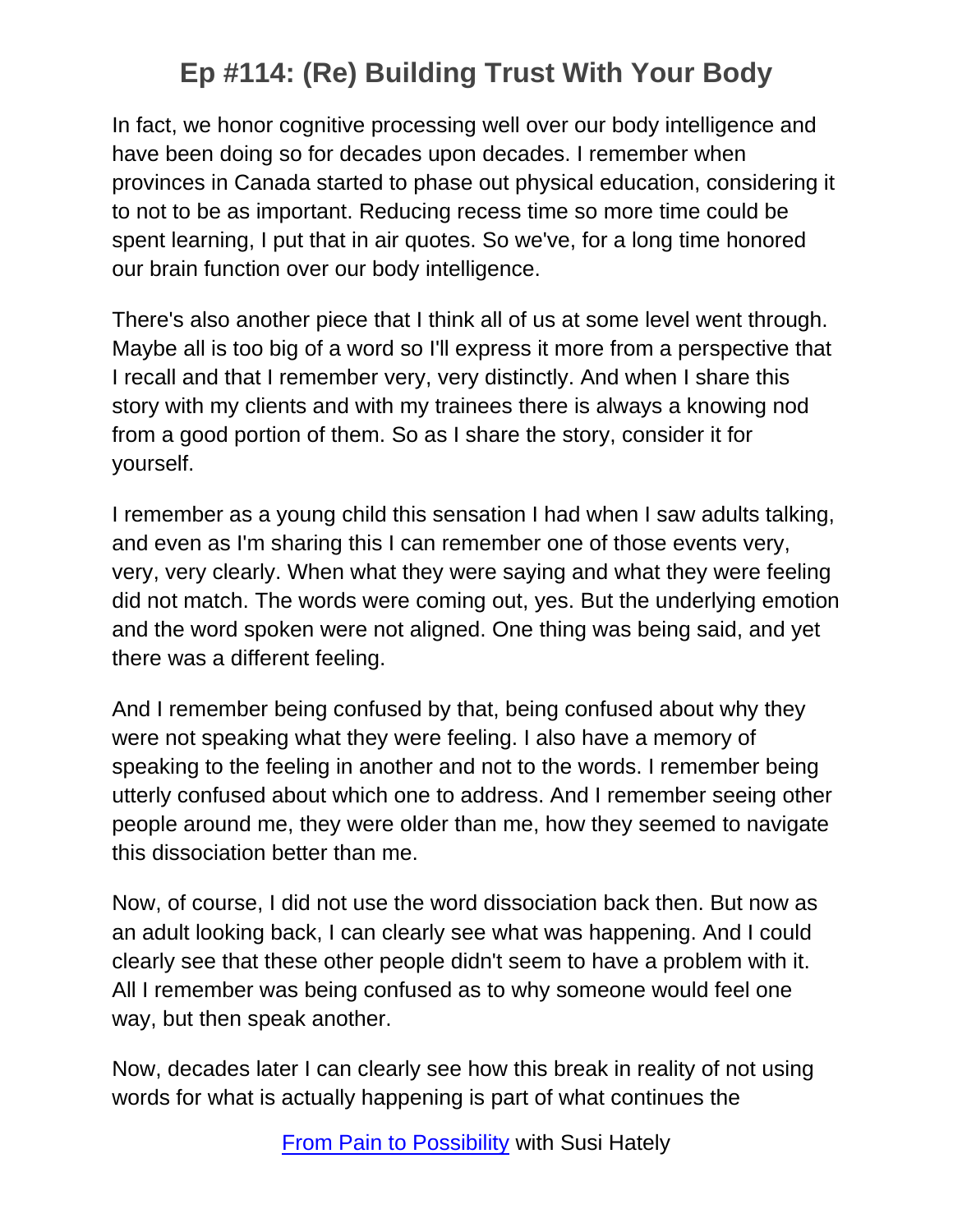separation of mind and body. And it's a key, key reason for what keeps people from not recovering and not healing from their symptoms. In order to heal we need to align the expression of our bodies with what is coming out of our mouths.

We need to tune into that alignment. We need to reclaim the language of the body. We need to create the new habit if we want a different outcome. The starting point here is to realize that your body doesn't lie. That all sorts of nonsense can come out of our mouths, but the body, it doesn't lie. Yes, we can medicate with any number of substances, we can take the edge off and even numb out sensation. And the body doesn't lie.

I realize that this can be and sound so foreign to many, and perhaps on another level it can be very confronting to so many people because the dissociation is so prevalent in so many of our cultures. Many see the body as being less than. Something that we control, that the brain and our cognition is valued to be more than. And yet, the reality is, is our true power, the true opportunity for recovery and healing occurs when we align the two of them, the body informing the brain.

What I'm speaking about here is the same wisdom that exists in animals who can feel when the tsunami is coming and they move to higher ground. This is what I am offering to you, to tune into that inner wisdom. So to tap into this, consider the following three ideas.

First, begin to notice. Notice when you speak, notice if you are actually telling the truth. Notice if you are aligned even a little bit about what you are feeling, whether those feelings are emotions or physical sensation. You don't need to know why you aren't telling the truth, just simply notice that you aren't or you are.

Notice if there is a break in reality between what is existing in your body and what is coming out of your mouth. And then notice if you want to push those sensations away, sort of shove them down. Notice what you do when you realize that there's a break in the reality.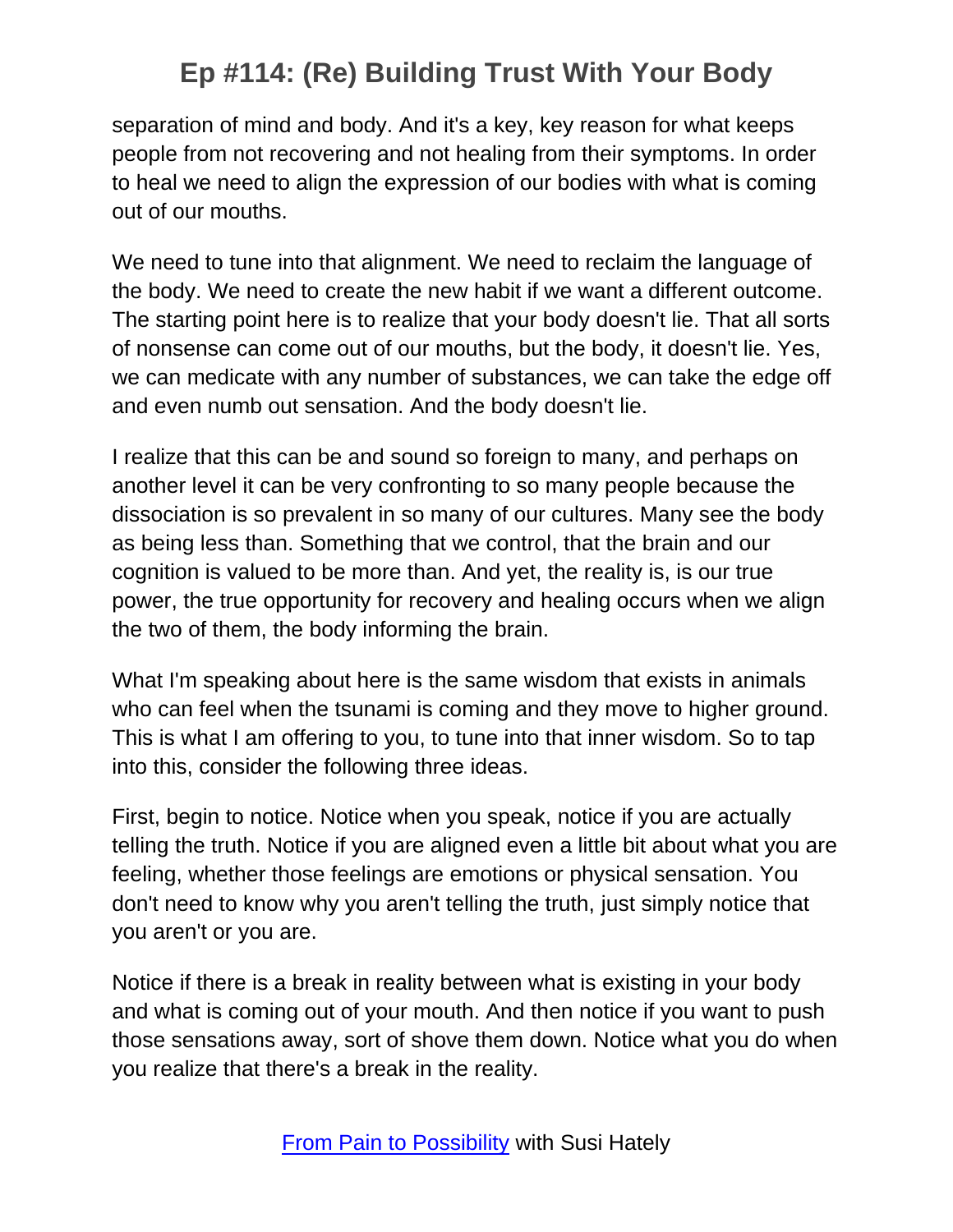Get really familiar with what that experience is, or rather get familiar as you can because I recognize that this process can be very challenging. So only go into it as far as it feels comfortable.

So if you notice that your breathing rate starts to rise, your heart rate starts to pound, you start to get headaches and all those things, then back off of the process. I want the process to be easeful. I want it to be enlightening and informing, not traumatizing. So really only go into it as far as it really is comfortable and easy.

Next, notice the gap. So notice that when you're not telling the truth and you're noticing what the truth actually is, pay attention to the difference. You don't need to do anything about this, I just want you to simply notice.

So you're giving a lot of space to what's being said, what's not being said, what the real truth is, and then what you are doing. Like are you shoving things aside? Are you eating food? How are you compensating or buffering for not acknowledging what the real truth is? Are you online shopping? Are you drinking another coffee? Are you grabbing a glass of wine? Another piece of chocolate? Like what are you doing in place of?

Okay, then the third step is to take a break and a pause because you're not actually solving for any of this, you're just simply noticing. And out of noticing, then you'll begin to recognize patterns of what you're doing.

The next step is, when you're ready to do this, is to notice the building up of feeling or of emotion, so physical sensation or emotion, when the truth is clear. You still don't have to actually speak out loud what the truth is, the key is to simply acknowledge what the truth is without shoving it aside or buffering around it or compensating for it.

You simply can notice. This is where a journal can be really helpful or some other means to validate the experience that you're having on the inside. I remember when I was in this reclamation process for myself, when I was learning to both feel what I was feeling and articulate it in a way that was landing. And I made a lot of mistakes early on as I learned how to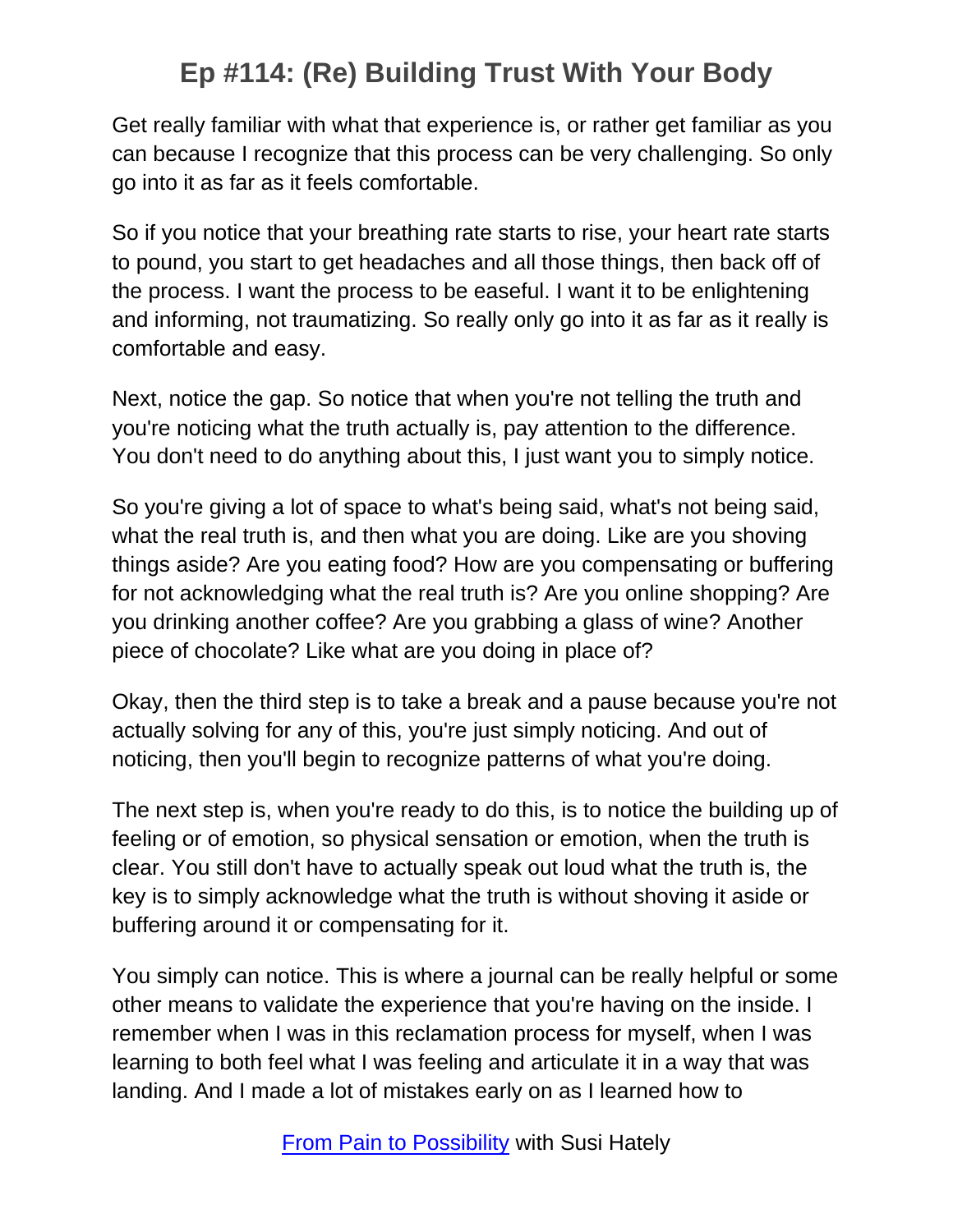communicate in a way that both honored what I was feeling and the other person.

I probably should have journaled a whole lot more, but I sort of learned by doing. And as I got better at the process of feeling more and tuning into my alignment more, I got better at articulating it.

So rather than learning cognitive constructs like how to be a good active listener, which in many cases isn't about listening at all, but thinking about being a better listener. As I learned to simply feel more and express that feeling in a way that landed, what opened up was a space of trust. Not only with my body and my brain, but also between myself and the other person.

I was told by my clients that I was saying things that no one else was saying. And I was saying them in a way that they could actually hear. There wasn't this like, as Susi I know better. Which makes sense, because I don't. But what I do know is that as a person learns to feel and express that feeling, whether it's outwardly through their mouth, or simply acknowledging and validating it for themselves, that alignment brings about better trust on so many levels.

And with that trust, symptoms go down. So do you see here we're not getting the body back on board. Because the body is on board, it is talking to us. The symptoms are the communication mechanism. What's distinct here is this relationship between acknowledging the feeling and honoring the truth of that feeling. Being comfortable with feeling, even the misalignment between what we're saying and what we're feeling.

And again, we don't have to speak out the feeling. We can simply validate what the feeling is and honor the trust and the truth that is ours without pushing it aside, without shoving it aside, without burying it in all this other distraction, compensation, or buffering. And as you do, like I said, a moment ago, the trust will go up. And as trust goes up, the symptoms go down.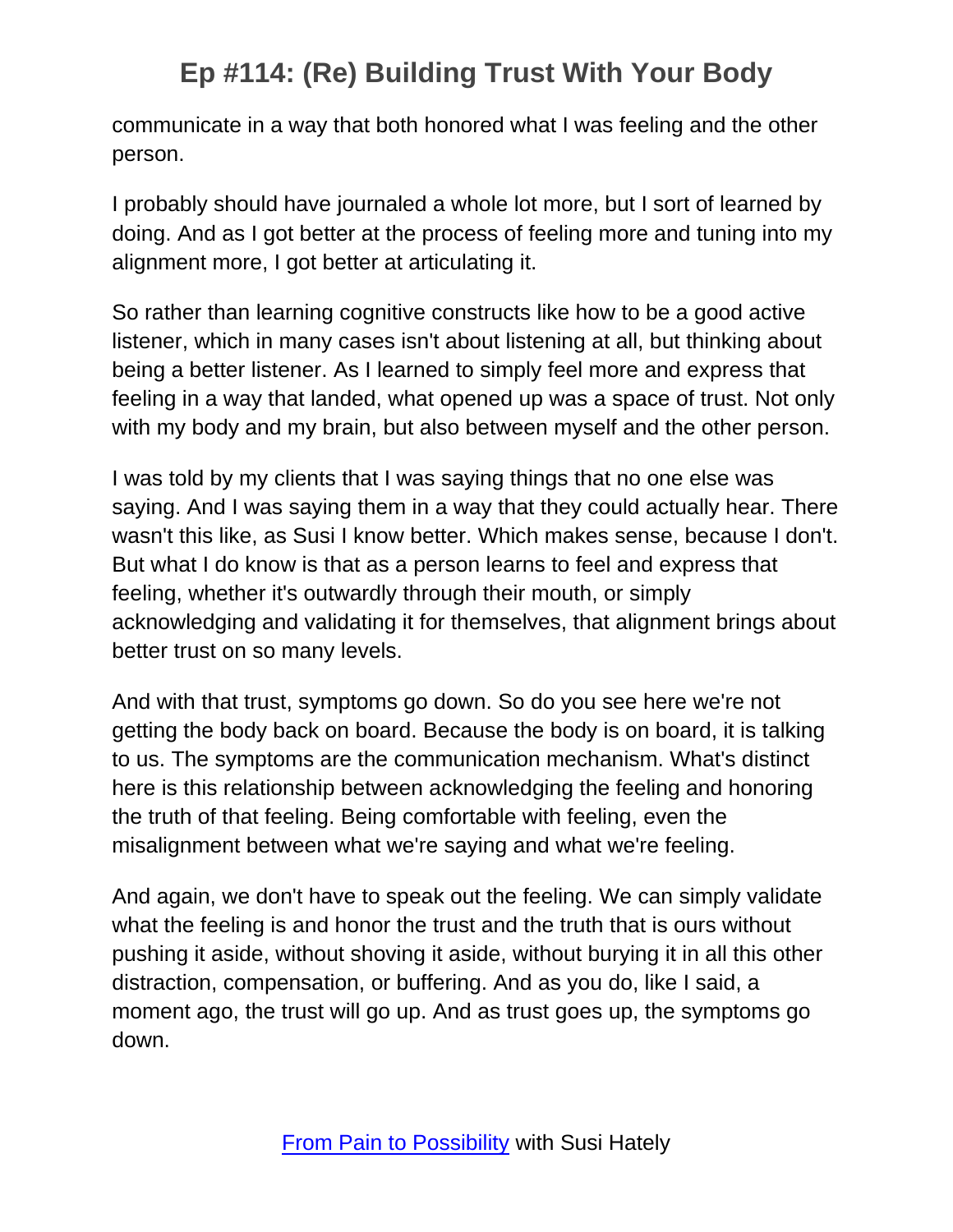This is a cognitive process insofar as you are connecting your brain and your body. And by doing so you will have less fight with your body. The sensations of your body are informing your brain and now you can make such better, clearer decisions.

So many people have told me that this level of awareness, this depth of understanding between their brain and their body is truly their next step of success. Some of my CEO clients will tell me that this really is the secret to their amazing leadership, just being able to tune into themselves. It's such a less exhausting way to be.

Think about it, if we're resisting that which is true in ourselves, that resistance, that friction, that's tiring. So if we can begin to pay attention and tune in, validate that experience, and then bit by bit begin to express it in a way that lands, you will begin to see the change. Once you can be honest with yourself about telling the truth, there will be an easier and more connected alignment between your brain and your body.

And then once you're there, you can then take the next step into actually engaging more and more with the symptom of your body. Because now there's more understanding and belief that your body has something to say and your brain, your mind will be more open to the communication.

And I have an episode where I speak about dialoguing with a symptom, and that's episode 37. So you can scroll back to that and then walk through a process of really tuning into what that symptom has to say.

So in summary then, if you want to rebuild the trust with your body, it begins by recognizing the reality of what is, of recognizing the disconnect, the dissociation between your brain and your body, and then building that bridge of connection.

Now, the good news is it does not take time. When that realignment begins to happen, because it's innate and natural within each of us, when it starts to happen it picks up a lot of speed. And you as the individual have control over how fast it goes.